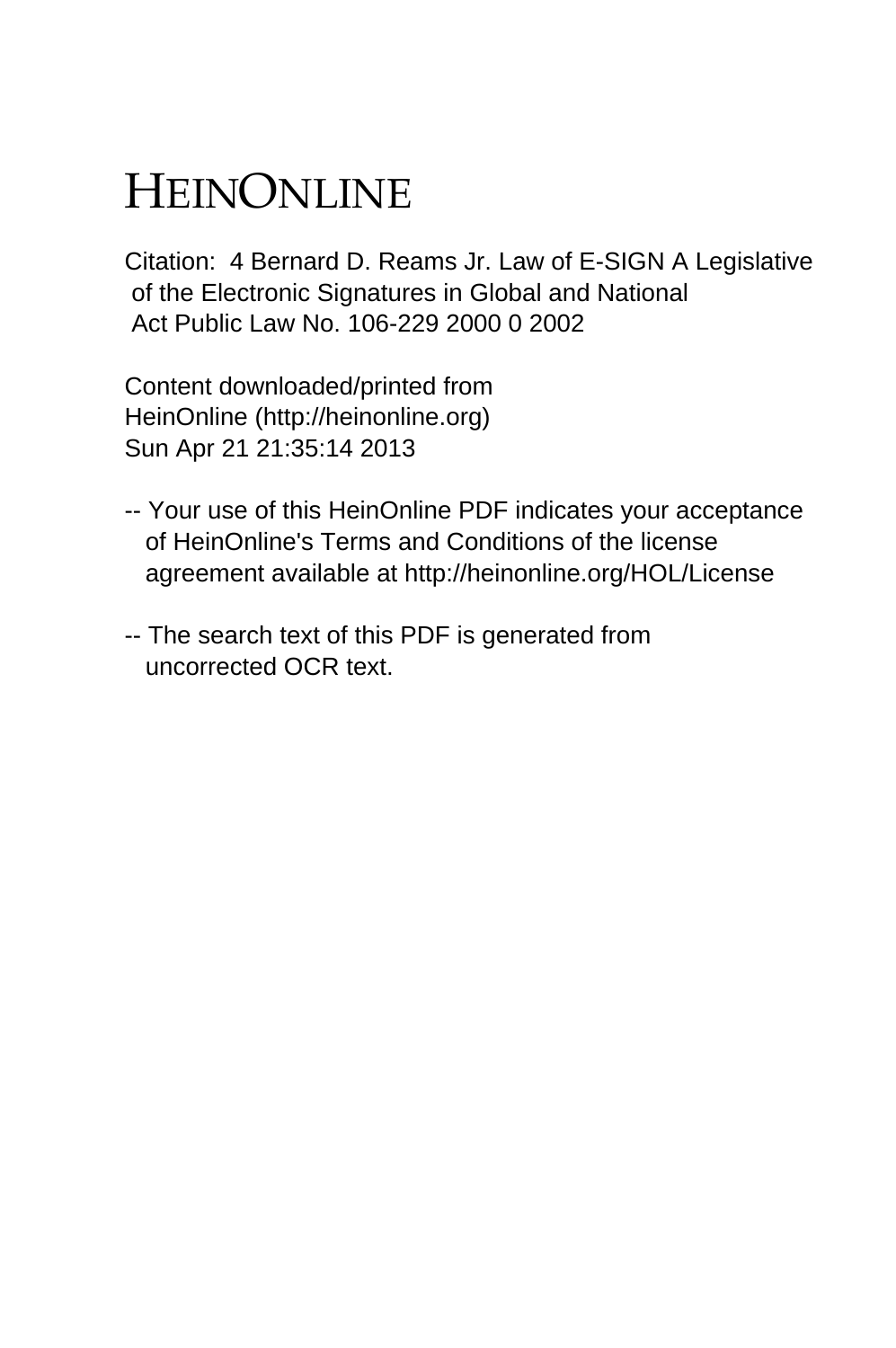CONGRESSIONAL RECORD - Extensions of Remarks

had a major impact on the health of their communities

Their presence and availability of services<br>has significantly lowered unnecessary use of constitute, less appropriate unnecessary use of<br>costiler, less appropriate settings such as<br>hospital emergency rooms and "Medicaid<br>mills".

Their consolidation of both preventive and

Their consolidation of order person<br>comprehensive primary care services under note roof has measurably reduced the<br>quency and cost of preventable Illnesses.<br>Their experience in case management has<br>brought about a substanti

cent.<br>Despite the poorer overall health of their<br>patients, studies have shown that health<br>centers are tremendously effective in reduccenters are tremendously effective in reduc-<br>respectively reduced in figure to integrate a reduced by New York show that those states incurred<br>New York show that those states incurred ents who were create for Medical reci

TRIBUTE TO DR. MARTIN MARTY, **NATIONAL MEDAL** OF HUMAN-**ITIES RECIPIENT** 

## HON. WILLIAM O. LIPINSKI

OF ILLINOIS IN THE HOUSE OF REPRESENTATIVES

Saturday, November 8, 1997

Mr. LIPINSKI, Mr. Speaker, I rise today to congratulate one of my constituents from the<br>Third Congressional District of Illinois, Dr. Martin Marty of Riverside, IL. Dr. Marty was<br>awarded the National Medal of Humanities for his work in theology. Dr. Marty was presented<br>his Medal by President Clinton on September 29.1997.

Dr. Marty is a prolific writer and is the au ther of 50 books and over 4,300 articles. He<br>is the senior editor of the weekly magazine Christian Century. In addition to his column in<br>the Christian Century, Dr. Marty circulates his own biweekly newsletter entitled Context. Dr.<br>Marty also teaches a class in religion twice a<br>week at the University of Chicago.

The National Medal of Humanities was not the first time Dr. Marty has been recognized<br>for his outstanding work. Dr. Marty is the hold-<br>er of 56 honorary degrees from prestigious<br>universities throughout the world.

Dr. Marty is happly married to his wife Hariet, who accompanied him to dinner at the White House. The Martys also have a son, Michael Micah. Father and son have collaborated on several books, with father supplying the text spectacular photos taken by the son. The family are members of Ascension Lutheran Church in Riverside.

I urge my colleagues in the House of Rep resentatives to join me in congratulating Dr.<br>Marty for his fine work. He is a man of incredible spiritual insight with a gift for fine writing.<br>Dr. Marty, I commend you for all your literary contributions and I congratulate you on you National Medal of the Humanities. I hope you<br>continue your work and I wish you the best of<br>luck in the future. CONCERN ABOUT EXPORTS AND DOMESTIC CONTROLS

## HON. BRAD SHERMAN

OF CALIFORNIA<br>IN THE HOUSE OF REPRESENTATIVES Saturday, November 8, 1997

Mr. SHERMAN. Mr. Speaker, the Clinton administration policy on encryption makes no<br>sense, is costing the United States critical export dollars, and threatens the fundamental<br>privacy rights of all Americans in the information age.

an administration that claims it is sym pathetic to and supportive of America's high pathelic to and supportive of America's high characteristic conducted characteristic dependent of the computer products and programs with information security—encyption-features, the formation security—encyption—features,

of defense against hackers who would like to et into bank accounts or pry loose credit card get into bank accounts or pry roots stress<br>information that can cost consumers and busi-<br>interesting the consideration reports nesses dearly. Encryption is crucial for pro-<br>tecting customers and companies from criminal intrusion into both their private lives and their businesses

Yet the administration says it is addressing the concerns of national security and law en-<br>forcement by refusing to permit the export of software with 56 bits or greater encryption protection, unless the company agrees to commit to build key recovery products. It also suggests that the war against criminals, such as pornographers, credit card thieves, terrorists and others too numerous and too diverse to mention, will be all for naught unless government executions are handed the keys to<br>unlock all the billions of electronic transmissions that are made every day in today's lectronic information age.<br>Now as ridiculous as it might seem that this

administration wants the capacity to tune in on<br>everything going through the alrwaves; nevertheless, that is the tool they say they need to protect all of us from today's criminal elements. It is rather mind-boggling to contemplate how the Federal payroll might explode if the NSA and the FBI were given the opportunity to monitor the messenger traffic<br>that goes on every day of the week. But it is also mind-boggling to contemplate the picture<br>of Uncle Sam riding roughshod over privacy rights that have been guaranteed under our<br>Constitution since the days of our Founding Eathe

If American firms had a monopoly on<br>encryption skills, and if these products were not available from anyone on either side of the Atlantic or Pacific, perhaps an argument could he made for restricting exports of products<br>with encryption that could not be reproduced<br>elsewhere. But that is not the case. What in fact the administration has done, and is doing, ract the aoministration has oone, and is doing,<br>is creating, in the words of the New York<br>Times, "a bonanza for alert entrepreneurs out-<br>side the United States." And even then I see<br>no good reason for restricting the use o encryption within the United States

I call my colleagues attention to an article from the New York Times of April 7, 1997. It tells the story of how the German firm of Enokat Information Systems has carved out a<br>booming business selling powerful encryption<br>technology around the world that the United

States Government prohibits American compa-States coverinner profits. This German company<br>actually markets its products by telling poten-<br>tial purchasers that they shouldn't use American export-cripping products.<br>the many spotter of the should serve as a reminder t

if Congress should pass and the President<br>should sign Fast Track authority to negotiate new trade agreements with some of our Latin<br>American neighbors, we are not going to turn<br>our trade deficit around if we persist on handing on a silver platter to foreign competitors<br>markets that should be dominated by American firms.

At this point I would like to insert the article from the New York Times, of April 7, entitled "U.S. Restrictions on Exports Aid German<br>Software Maker."

[From the New York Times, Apr. 7, 1997] U.S. RESTRICTIONS ON EXPORTS AID GERMAN<br>SOFTWARE MAKER<br>(By Edmund L. Andrews)

(By Edmund L. Andrews) (ERA)<br>Andrew (ERA), Alexand L. Andrews and his four partners have a message for the spy masters in America's name<br>(Fig. 2) and the spy masters in America's namely weak<br>bulkshment: thank you have Ame

that encodes transactions and protects then hackers and on-line bandits. When<br>cape Communications and Microsoft from non naccers and one-mean contains and Microsoft<br>Netscape Communications and Microsoft<br>many's biggest banks, they had to team up<br>with Brokat to deliver the security guarant tee that the banks demanded.<br>But what is most remai

tee that the banks demanded. But what is most cenar<br>kable is that Barokat's rapid growth stems in large part from the Alice in Wonderland working of Arms<br>channel from the Alice in Wonderland working of American computer p

nology around the world that the United<br>relation Scharces Covernment prohibits American com-<br>marge from exporting.<br>Mr. Anderer could not be happer. "The biggest limitation on our growth is finding<br>equal property and prope

year.<br>
"This company has grown so fast that I<br>
"This company has grown so fast that I<br>
here have just started working or are just<br>
visitors," he said.<br>
Encryption technology has become a big<br>
Encryption technology has beco

visitors, ne sand the wolution is become a big<br>frequency and the solution of the conduction of the conduction of the<br>interpret commerce and the interacted of the travitation are commerce and the interacted of<br>puristions a ing systems.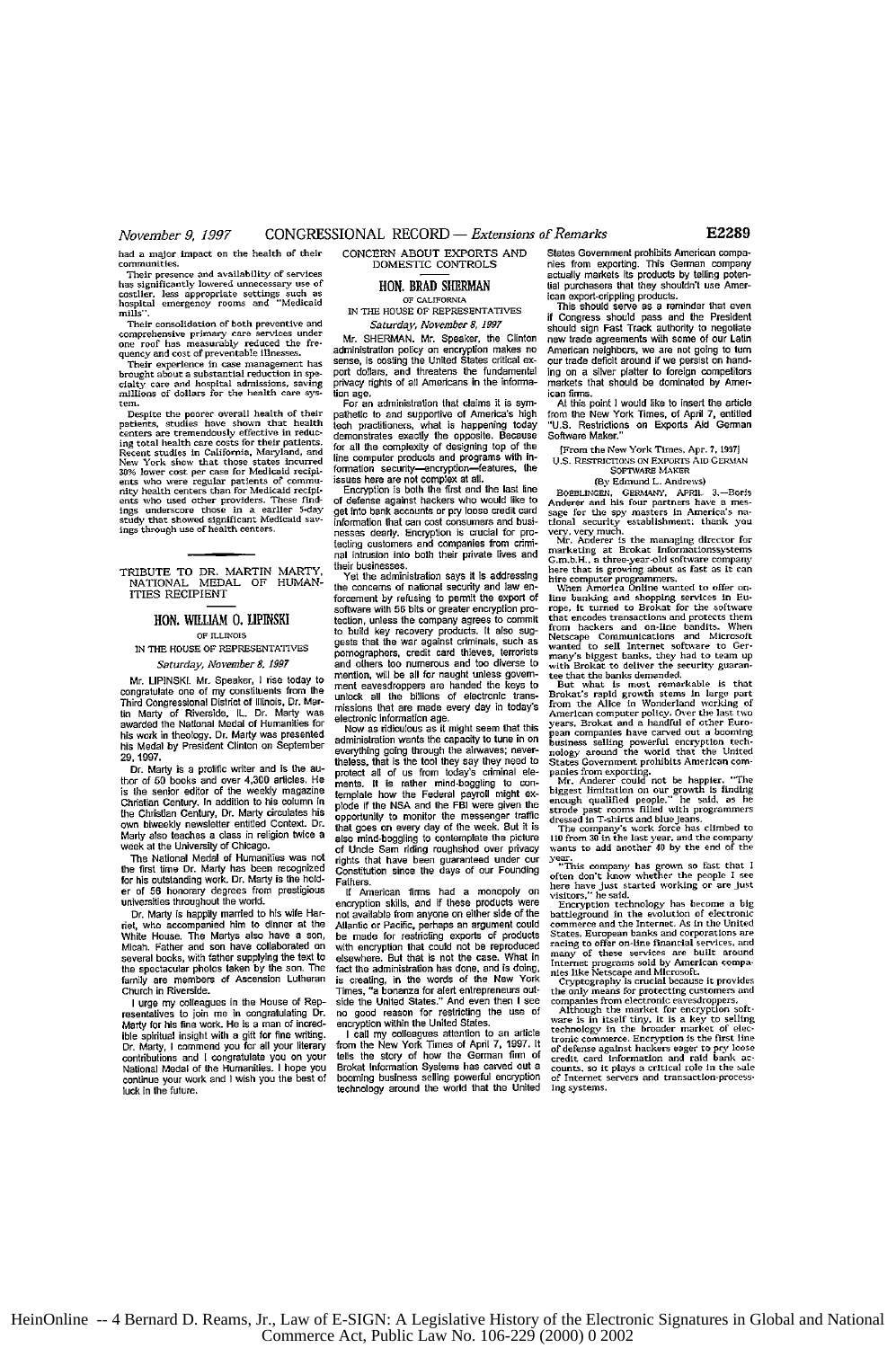November 9, 1997

Brokat. revenues of about 10 Brokat, which has revenues of about 10<br>million marks (\$6 million), uses its cryptogmillion marks (\$6 million), uses its cryptog-<br>raphy as a door-opener to sell much more<br>complicated software that securely links<br>conventional bank computer systems to a<br>bank's internet gateways and on-line server<br>loss. Nets ryption in the networking systems they

sell to corporations.<br>But the United States Government blocks But the United States Government blocks<br>
American companies from exporting ad-<br>
vanced encryption programs, because agen-<br>
value of the Federal Bureau of Investigation<br>
and the National Security Agency fear that<br>
they will

criminals.<br>Far from hindering the spread of powerful

Communications ou suspectes using the speed of powerful communications of the party policy has created a bonary computer policy has created a bonary of methem policy has created a bonary of near terms by a bonary bonary b

"We don't believe in using codes so weak that<br>is that foreing movemments, criminals or bored college students can break them,<br>"that foreing governments, criminals or bored companies said in a state<br>ment, in a study sigger

In a policy announced last fall, the Clinton Administration announced that it would<br>allow American companies to freely export cryptography that used "keys" up to 40 bits<br>in length. The longer the key, the more dif-<br>ficult a code is to crack. But banking and computer executives say that 40-bit codes computer sections are no longer safe and can be cracked in as<br>are no longer safe and can be cracked in as<br>little as a few hours by skilled computer<br>backers. The minimum acceptable code, accoding to many bank executives, must have<br>keys that are 128 bits long,

.<br>'From our point of view, there is at least the possibility that a 40-bit encryption program can be broken, and that means there is a danger that our transaction processing could be compromised," said Bernd<br>Erlingheuser, a managing director at the<br>Bank 24 unit of Deutsche Bank. Bank 24 has Bank 24 unit of Deutsche Bank. Bank 24 units about 110,000 customers in Germany who<br>gain access to banking services over the<br>Internet using either the Netscape Navigator<br>or Microsft's Internet Explorer.

Anatte Zinsser, a spokeswoman for Hypo<br>Bank, concurred. "Forty bits is just too<br>low," she said. Hypo Bank offers Internet-<br>based banking and discount brokerage servbased banking and discount the stock of about 28,000 customers.

In a country not known for high-technology start-ups, Brokat jumped at the op-<br>portunity. Mr. Anderer, a former consultant procuring. The company in Germany teamed<br>at McKinsey & Company in Germany teamed<br>up three years ago with two fraternity<br>friends, Michael Janssen and Stefan Roever. and two seasoned computer experts, Achim<br>Schlumpberger and Michael Schumacher.

The group originally conceived of building a company around modular software comp nents that were designed for the banking in-<br>dustry, and they financed the company for mearly two years through the money and nearly two years through the money and earned from consulting projects. But they nearly two years through the money they were quickly drawn in the area of<br>encryption, and developed a series of proaround the Java technology of Sun dicrosystems.

The Xpresso encryption package is installed primarily on the central "server"<br>computers that on-line services use to send material to individual personal computers. Customers who want to connect to a bank's<br>server download a miniature program, or applet. that meshes with their Internet vser program and allows the customer's computer to set up an encrypted link with<br>the server. The effect is to upgrade the 40-bit<br>encryption program to a 128-bit program, encryption program to a 128-bit program,<br>which is extremely difficult for outsiders to crack

Now, in another step through the looking glass of encryption policy, Brokat is trying<br>to export to the United States. There is no to export to the omtete octats. There is no<br>the theoretically prohibit a company that used<br>Brokat's technology from sending the<br>applets to their online customers overseas. So the company is now negotiating with the National Security Agency for permission to<br>let American companies send their software<br>overseas, which is where it started from in the first place.

It Brokat convinces the spy masters, the precedent could help American software rivals, "This could open a new opportunity that would benefit American companies if they understand the implications," Mr. Anderer said.

SENIOR NATIONAL COUNCIL OF CITIZENS: WALL AMENDMENT<br>CITIZENS: KYL AMENDMENT<br>WOULD PUT ELDERLY AND DIS-<br>ABLED CITIZENS AT SERIOUS FI-NANCIAL AND MEDICAL RISK

## HON. FORTNEY PETE STARK

OF CALIFORNIA

IN THE HOUSE OF REPRESENTATIVES Saturday, November 8, 1997

Mr. STARK. Mr. Speaker, following is a letter from the National Council of Senior Citizens spelling out why the Kyl-Archer amend-<br>ment is bad for seniors and the disabled and for the Medicare Program.

I urge Members to oppose this amendment. As the public begins to understand what this<br>amendment would do, they will overwhelmingly reject this proposal and the Members who vote for it:

### NATIONAL COUNCIL OF

SENIOR CONCIL OF<br>SENIOR CITIZENS.<br>Silver Spring, MD, October 30, 1997.

DEAR SENATOR: The National Council of<br>The Senator Citizens strongly opposes any legisla-<br>tion which would reopen the Balanced Budge<br>of Act (BBA) for the purpose of limiting or<br>erapsaling the two-year bar to any Medicare e DEAR SENATOR: The National Council of

overwhelming majority of Medicare users,<br>except the inclusion of the critical opposed, and continues to oppose,<br>to the Medicare program. Such a provision, to the Medicare program. Such a provision,<br>medical calcular a docto

porated into Medicare<br>according to the Syl Amendment did in-clude the provision barring for two years and<br>conduct the Night of the Sylemon of the Medicare conduction of<br>the Medicare billings subsequent to an ered services

of "freedom to contract."<br>
Fever than 5% of all doctors decline to treat Medicare patients, and only 1% of Medicare business class the lotter of the current doctor patient Medicare matched matched matched matched in the H. ices, instead of receiping the Medicine's ability to hold down health care<br>costs and would put elderly and disabled citi-<br>zens at serious financial and medical risk,

zens at vertuos inientai anno mentiones.<br>
We pledge every effort to defeat H.R. 2497<br>
or any similar bill and to restore Medicare to<br>
its responsibility to cover the costs of an essential set<br>
its responsibility to cover t Sincerely.

**STRVR PROTULIS** Executive Director.

HeinOnline -- 4 Bernard D. Reams, Jr., Law of E-SIGN: A Legislative History of the Electronic Signatures in Global and National Commerce Act, Public Law No. 106-229 (2000) 0 2002